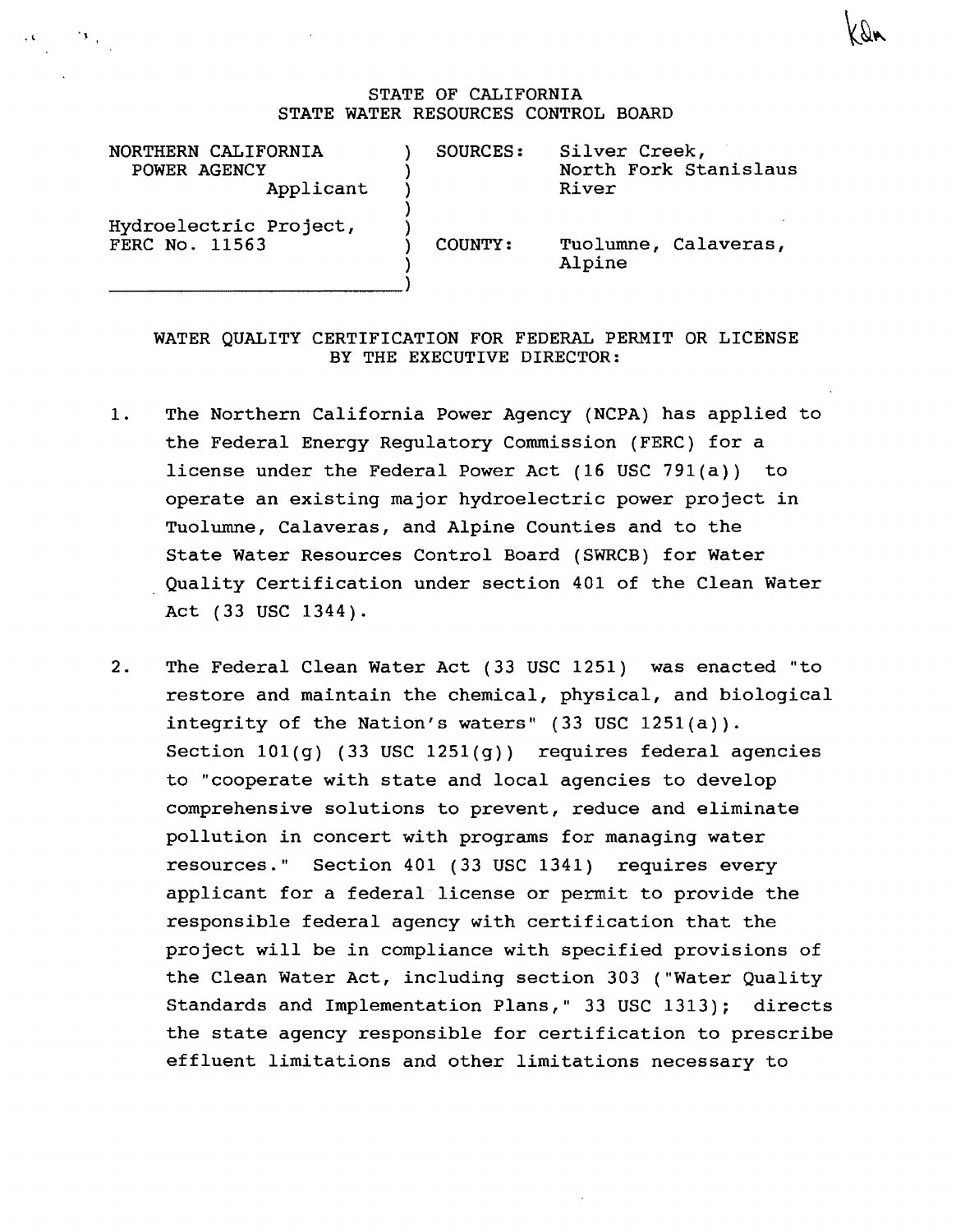ensure compliance with the Clean Water Act and with any other appropriate requirement of state law; and provides that state certification conditions shall become conditions of any federal license or permit for the project.

 $\mathcal{C} = \{ \mathbf{x}_1, \mathbf{y}_2, \mathbf{y}_3, \mathbf{y}_4, \mathbf{y}_5, \mathbf{y}_6, \mathbf{y}_7, \mathbf{y}_8, \mathbf{y}_9, \mathbf{y}_9, \mathbf{y}_9, \mathbf{y}_9, \mathbf{y}_9, \mathbf{y}_9, \mathbf{y}_9, \mathbf{y}_9, \mathbf{y}_9, \mathbf{y}_9, \mathbf{y}_9, \mathbf{y}_9, \mathbf{y}_9, \mathbf{y}_9, \mathbf{y}_9, \mathbf{y}_9, \mathbf{y}_9, \mathbf{y}_9, \mathbf{$ 

- 3. The SWRCB is the agency responsible for water quality certification in California (section 13160 of the California Water Code); and has delegated this function to the Executive Director by regulation (section 3838 of Title 23 of the California Code of Requlations (CCR)).
- 4. On June 27, 1995, the SWRCB received a second request from NCPA for certification that the Upper Utica Hydroelectric Project (FERC Project No. 11477) (Upper Utica Project) would be in compliance with state and local water quality requirements, including requirements that satisfy the specified provisions of the Federal Clean Water Act. By letter dated January 16, 1996, NCPA informed the SWRCB that it would be pursuing the Upper Utica project under FERC Docket No. 11563 instead of FERC Docket No. 11477 and requested 401 certification. The June 27, 1995 and subsequent January 16, 1996 certification requests for the Upper Utica Project will be utilized for purposes of certifying the Upper Utica Project under FERC No. 11563. When FERC approved the transfer of this project from PG&E to NCPA on November 29, 1995, FERC changed the project number to FERC No. 11563.
- 5. For project purposes, water is released from Lake Alpine, Union Reservoir or Utica Reservoir and is also directly diverted from the North Fork Stanislaus River utilizing the project facilities of the Calaveras County Water District's (CCWD) North Fork Stanislaus Project (FERC No. 2409).

 $-2-$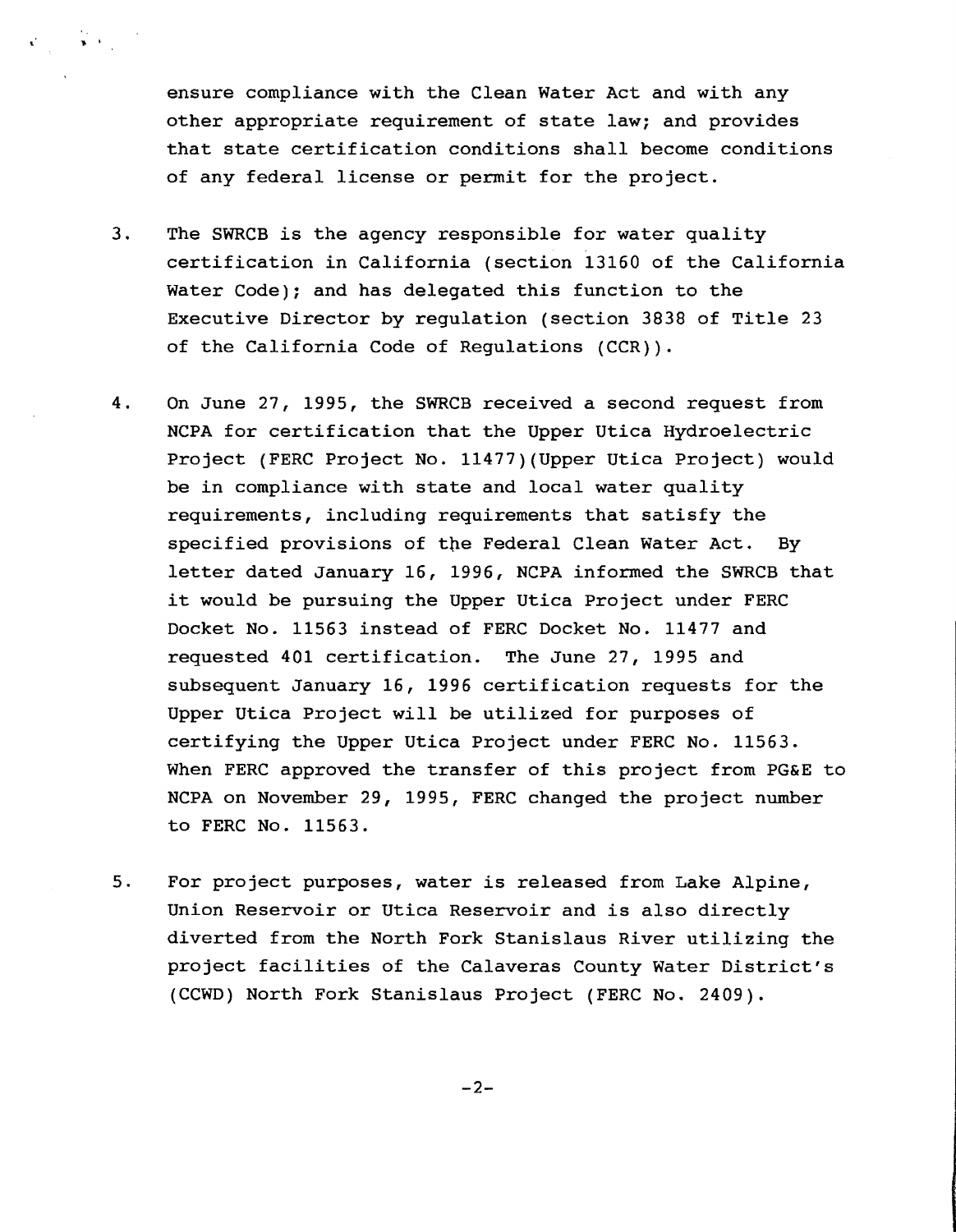Reservoirs releases, together with water directly diverted from the North Fork of the Stanislaus River (NF Stanislaus River), will be utilized to divert about  $20,000^1$  acre-feet of water per annum (afa) at a rate of 28 cubic feet per second from the NF Stanislaus River into the existing Collierville Penstock (FERC No. 2409) for hydroelectric power generation at the existing Collierville Powerhouse. After generating power, the water will be discharged into the NF Stanislaus River above New Melones Reservoir.

 $\mathcal{L} = \mathbf{S} \cdot \mathbf{S}$ 

The existing direct diversion and rediversion from storage into the Utica Canal of Pacific Gas and Electric Company (PG&E) is limited to 88 cubic feet per second (cfs) from North Fork Stanislaus River and its tributaries Beaver Creek and Mill Creek for hydroelectric power generation at Utica Powerhouse<sup>2</sup> based upon PG&E's pre-1914 appropriative rights.

PG&E is modifying the existing Utica Project by transferring its water rights to: (1) NCPA for its Upper Utica Project which diverts water from the NF Stanislaus River into the Collierville Penstock; and, (2) CCWD for continued power generation utilizing the existing Utica Canal, Angels and Murphy Powerhouses. The combined diversions under these projects cannot exceed PG&E's original water right. Consequently, the transfer to NCPA of 28 cfs should result in reduction in Utica Canal diversions by CCWD to a maximum of 60 cfs by direct diversion and rediversion from storage.

<sup>&</sup>lt;sup>1</sup> NCPA Final Environmental Impact Report (EIR) for the Utica/Angels Hydroelectric Project, January 1996, State Clearinghouse No. SCH 94032036, section 2, page 3.

<sup>&</sup>lt;sup>2</sup> The 88 cfs includes both water directly diverted and the following amounts released from storage: (1) 2,000 afa in Union Reservoir; (2) 4,600 afa in Lake Alpine; and, (3) 2, 400 afa in Utica Reservoir. These quantities were determined by the court on November 14, 1929 in the Stanislaus River Decree, "Order Determining and Establishing the Several Rights by Appropriation of the Waters of the Stanislaus River and Its Tributaries".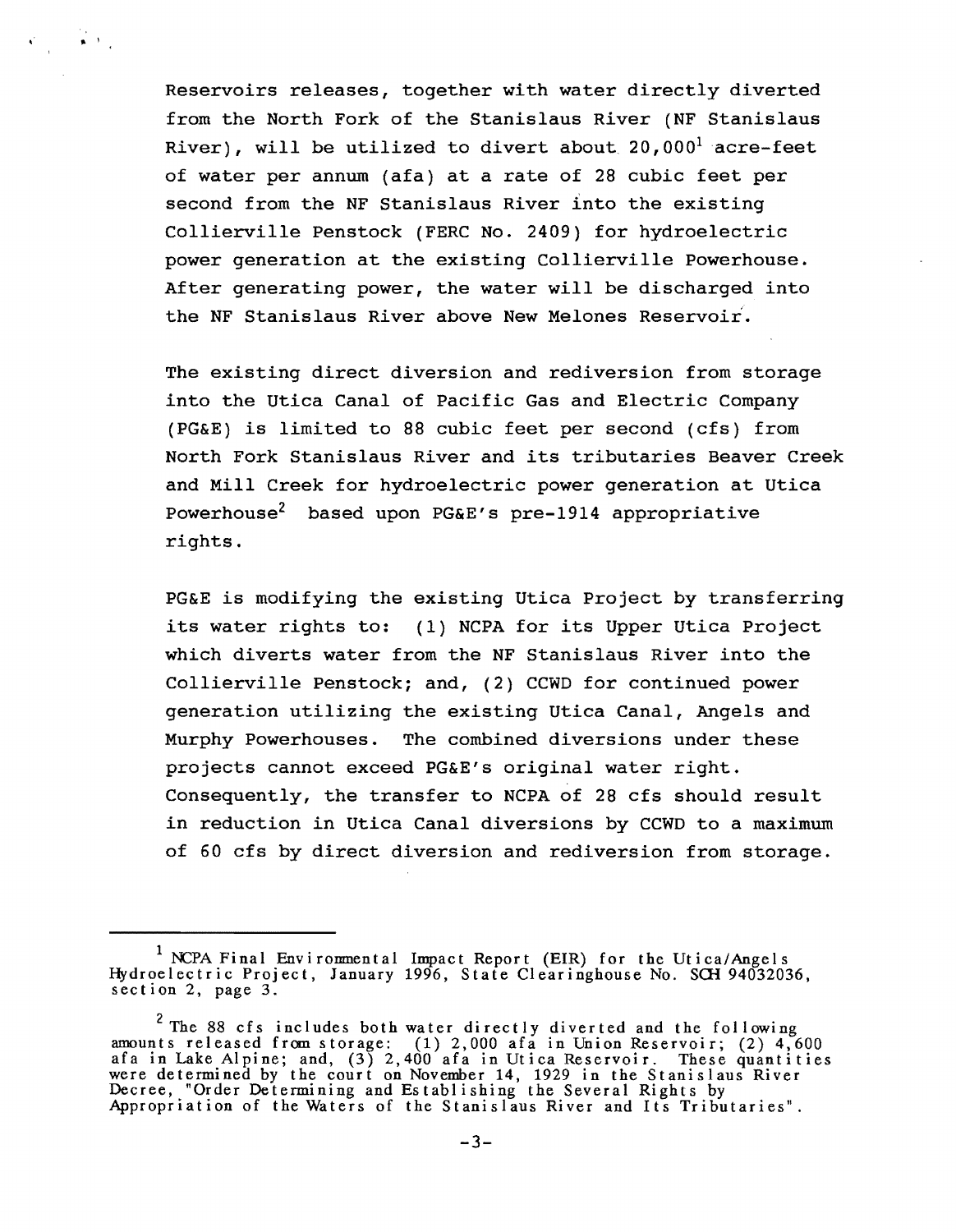On April 19, 1995, the SWRCB issued a section 401 certification for existing operation of the Utica Project, $3$ FERC Project No. 2019. This certification was for the limited purpose of continuing the existing operation, including the existing pattern of diversion into the Utica Canal. Further, the April 19 certification included use of water from Union Reservoir, Utica Reservoir or Lake Alpine, which are also described as project facilities for purposes of the NCPA certification of FERC Project No. 11563.

 $\label{eq:2} \mathcal{L}_{\text{max}} = \frac{1}{2} \left( \mathcal{L}_{\text{max}} \right)$ 

FERC approved transfer of the PG&E facilities identified herein to NCPA by order dated November 29, 1995, and this action was subsequent to issuance of the April 19, 1995 certification to PG&E. Since the projects of PG&E and NCPA involve different diversion patterns and utilize different powerhouses to generate hydroelectric energy, the terms of the April 19, 1995 certification to PG&E and this certification are not the same. The Upper Utica Project of NCPA shall be operated, at all times, to comply solely with the terms of this certification. The April 19 PG&E certification terms shall not be utilized for operation of the Upper Utica Project of NCPA.

NCPA has not requested section 401 certification for reoperation of the existing Utica Canal facilities. Therefore, this certification is not valid for operation of the existing Utica Canal facilities, including the Mill Creek Tap Diversions into Utica Canal, Hunters Reservoir releases into Mill Creek, Hunters Reservoir releases into Lower Utica Canal, Murphys Afterbay releases into Angels Creek, Angels Dam releases into Angels Creek, Angels Dam diversions into Angels Canal and Angels Powerhouse releases into Angels Creek.

<sup>&</sup>lt;sup>3</sup> To distinguish the NCPA project from the PG&E project, NCPA refers to its project as the Upper Utica Project.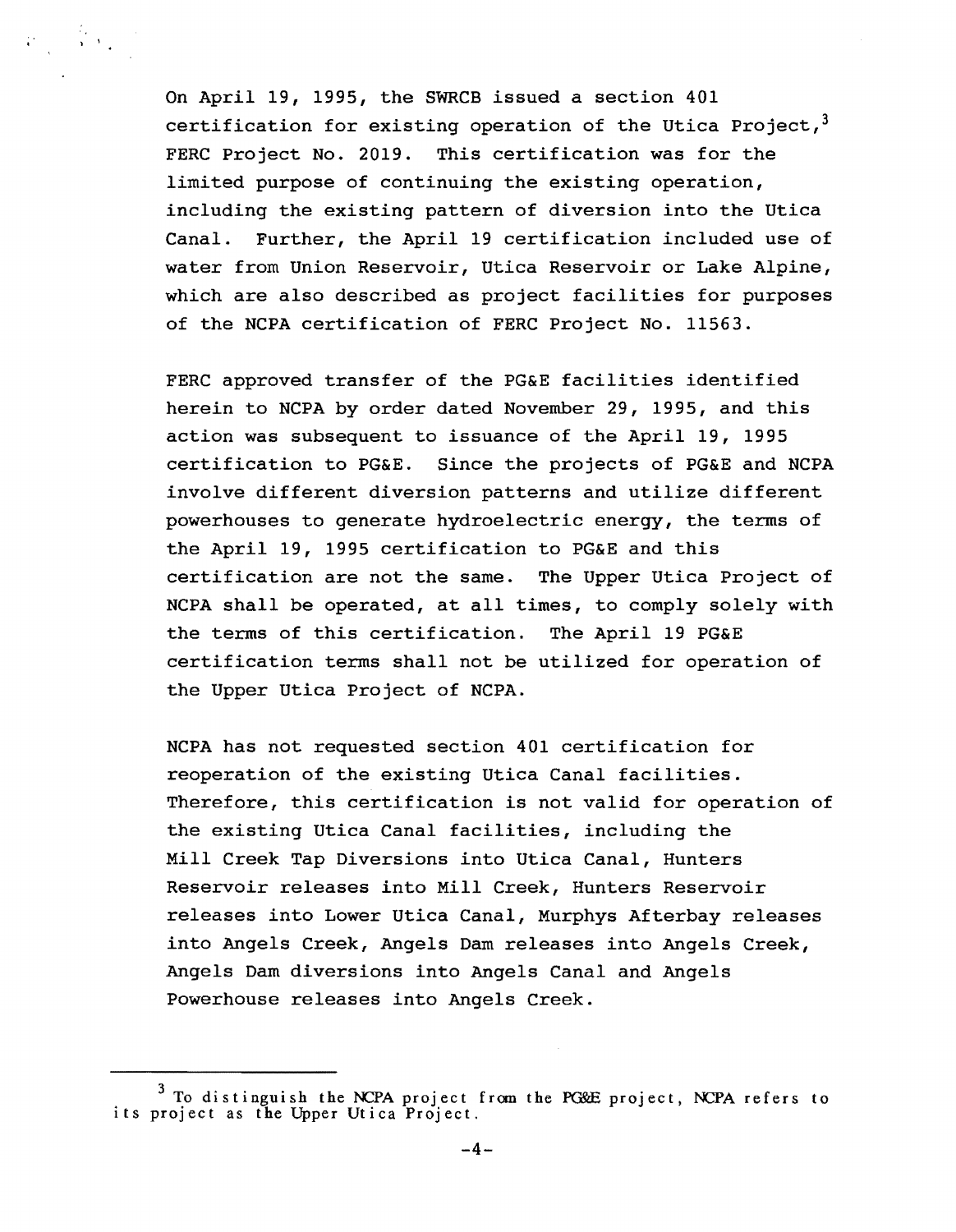6. As described by NCPA in requesting this certification, the project operation includes only hydropower generation. NCPA is acquiring the hydropower water rights for the project from PG&E. The project operations may be modified in the future to accommodate consumptive uses of water such as irrigation, domestic use, or other non-hydropower uses. An additional valid water right under state law would be necessary to operate the project for those consumptive non-hydropower uses. If the SWRCB approves a water right that will result in such modifications, the SWRCB will, concurrently with its water right approval, issue a new certification to the hydropower project under section 401 of the Clean Water Act to cover the revised hydropower operations.

 $\sim$  ,  $\sqrt{2}$ 

7. The Utica Project is an existing project of PG&E. The NCPA project alternative will result in modified operation of the existing project facilities, including modifications in the pattern of water diversion from the NF Stanislaus River. The project is subject to the provisions of the California Environmental Quality Act (CEQA). NCPA prepared a Final EIR for the Utica/Angels Hydroelectric Project dated January 1996 (State Clearinghouse No. SCH 94032036), in compliance with the requirements of CEQA. On October 26, 1995, NCPA issued Resolution No. 95-27 which certified the adequacy of its EIR for the Utica/Angels Hydroelectric Project and states that NCPA agrees to implement the mitigation measures identified in Table 2-2 of the Final EIR. On November 6, 1995, NCPA issued a Notice of Determination (NOD) which finds that the project will not have a significant effect on the environment, provided that the certified mitigation measures are implemented. SWRCB staff reviewed the final EIR and the findings in the NOD.

 $-5-$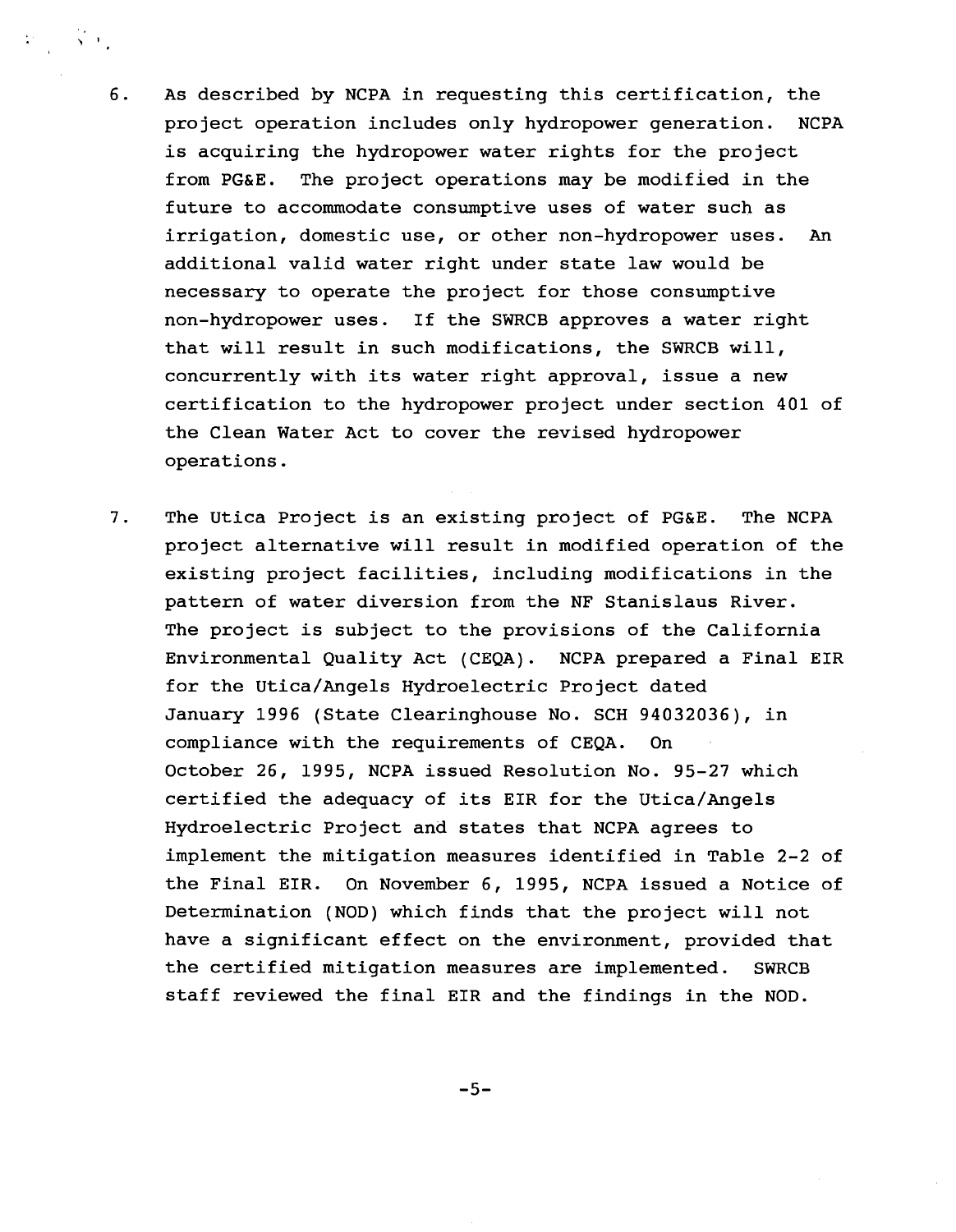8. The California Regional Water Quality Control Boards have adopted, and the SWRCB has approved, Water Quality Control Plans (Basin Plans) for each watershed basin in accordance with provisions of section 303 of the Clean Water Act, related to the establishment of water quality standards and planning (33 USC 1313). Basin Plans identify beneficial uses of the waters within each Region.

 $\label{eq:2.1} \frac{1}{2} \mathcal{V}(\mathbf{x}) = \frac{1}{2} \mathcal{V}(\mathbf{x})$ 

- 9. The California Regional Water Quality Control Board (CRWQCB), Central Valley Region, in its Basin Plan for the Sacramento River and the San Joaquin River Basins has identified the beneficial uses of the NF Stanislaus River and Silver Creek as municipal, irrigation, stockwatering, hydroelectric generation, contact and non-contact recreation, and freshwater habitat (warm and cold).
- 10. Protection of the chemical, physical, and biological integrity of waters of the state for instream beneficial uses identified in the Basin Plans requires maintenance of adequate stream flows as well as effluent limitations and other limitation on discharges of pollutants from point and nonpoint sources to navigable waters and their tributaries.
- 11. SWRCB staff has reviewed NCPA's FERC license application for Upper Utica Project (SWRCB files).
- 12. The SWRCB section 401 Certification dated February 14, 1992 for the McKay's micro-turbine (FERC Project No. 2409-CA) prohibits operation for peaking power generation purposes and limits use of the micro-turbine to incidental power generation. This certification shall be consistent with the certification for FERC Project No. 2409-CA.

 $-6-$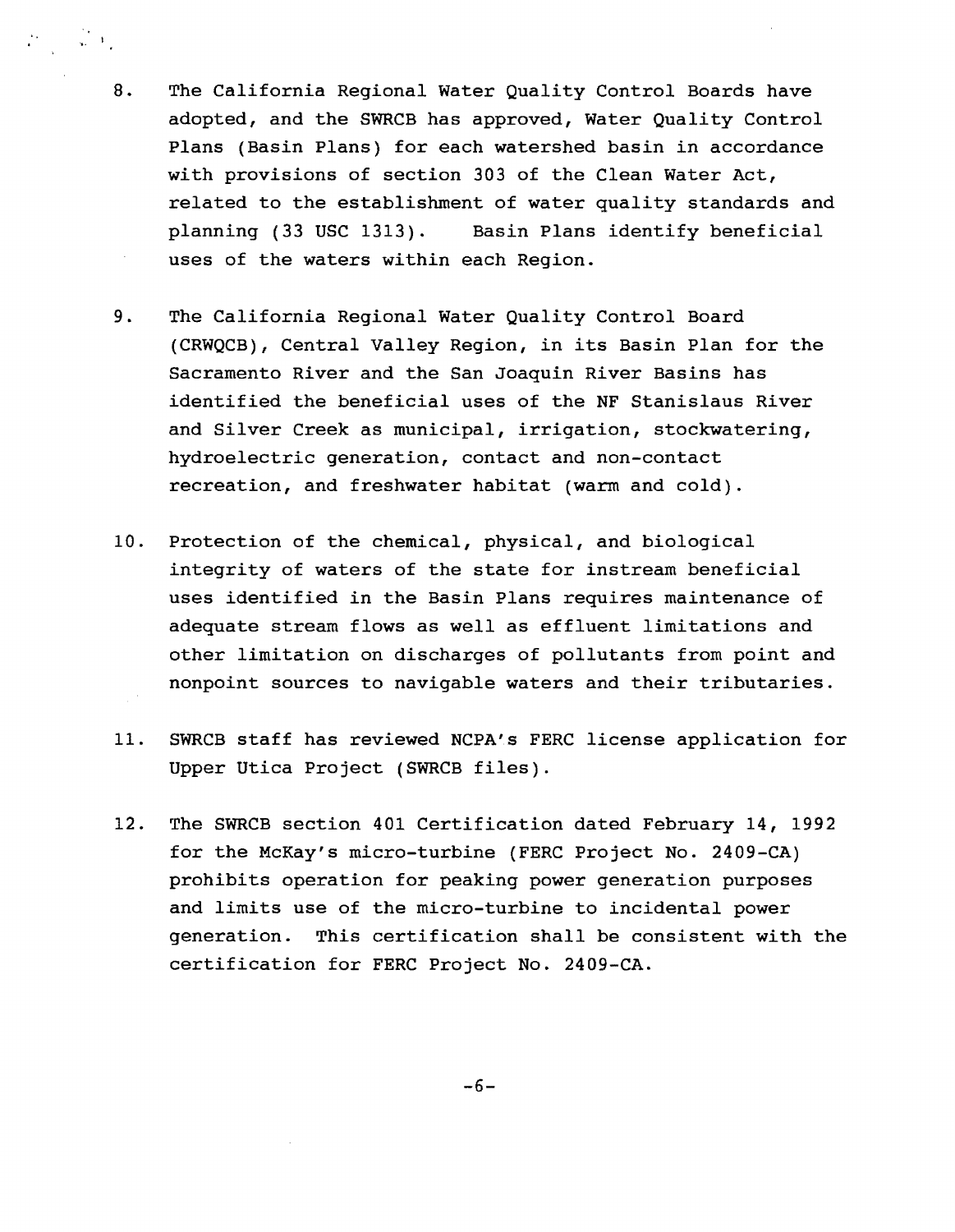ACCORDINGLY, THE SWRCB CERTIFIES THAT the Upper Utica Hydroelectric Project will comply with sections 301, 302, 303, 306 and 307 of the Clean Water Act, and with applicable provisions of state law provided NCPA complies with the following terms and conditions:

 $\frac{1}{2}$ ,  $\frac{1}{2}$ 

- 1. In order to meet "COLD" water temperature objective of 68 degrees fahrenheit as defined in the Basin Plan, NCPA shall:
	- a. Coordinate the operation of the Union Reservoir, Utica Reservoir and Lake Alpine, including the water which is discharged from these reservoirs and subsequently routed through the existing New Spicer Meadows Reservoir. of CCWD (which is operated pursuant to a revised power purchase contract between NCPA and CCWD dated March 1, 1985) for release into Highland Creek, thence NF Stanislaus River with the existing operation of FERC Project No. 2019 to maintain the "COLD" water designation throughout the bypassed stream reach, which is identified as the following stream segments: (1) Silver Creek from the North Fork Diversion Dam to the confluence of NF Stanislaus River and Highland Creek; (2) NF Stanislaus River from the North Fork Diversion Dam to the confluence of Highland Creek and NF Stanislaus River; and (3) NF Stanislaus River from McKay's Point Diversion Dam to the point of discharge from the Collierville Powerhouse.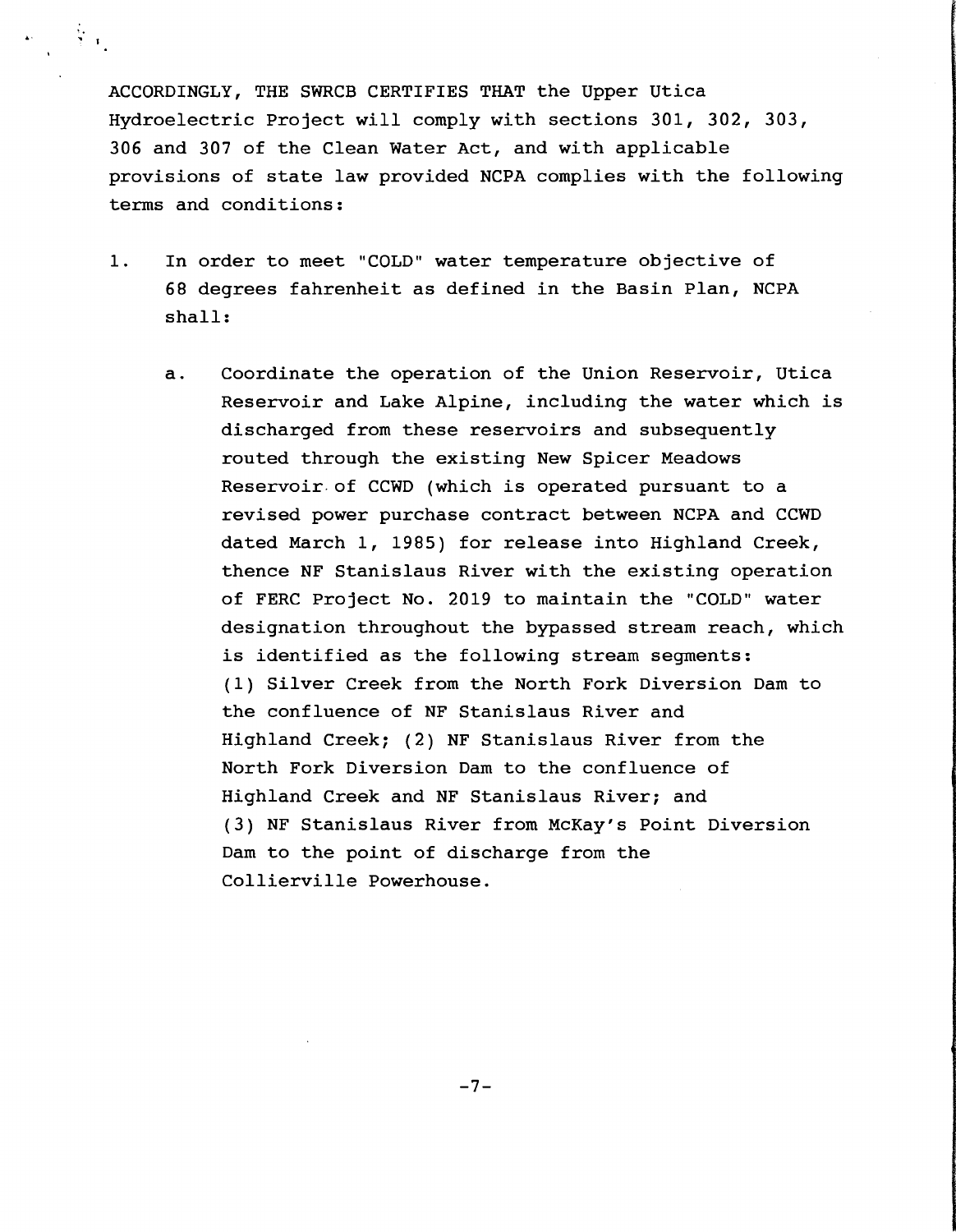For protection of water quality and beneficial uses, NCPA shall provide a minimum bypass or release flow of 5 cfs<sup>4</sup> for Silver Creek. NCPA also shall provide a minimum bypass or release flow of 3 cfs on the North Fork Stanislaus downstream of Utica Reservoir.

 $\frac{\partial}{\partial t}$  ,

- b. Develop and implement a plan, in consultation with the Department of Fish and Game (DFG) and RWQCB subject to approval by the Chief, Division of Water Rights of the SWRCB, for monitoring water temperatures from May 1 through October 15 of each year for a minimum period of 5 years. The plan shall identify the required frequency of water temperature monitoring and shall identify the number and location of the temperature gages. The monitoring plan shall be implemented within 180 days of issuance of a FERC License for Project No. 11563. The plan shall include, but not be limited to, installing and maintaining temperature monitoring gages capable of maintaining continuous records of daily maximums, minimums and average water temperature for each of the three bypassed stream reaches.
- c. Maintain records of daily streamflow in each of the three stream segments specified in Item 1a above.
- d. Submit streamflow and water temperature records to the Executive Director of the SWRCB and the Director of the DFG by November 15 of each year.

<sup>&</sup>lt;sup>4</sup> The minimum release to Silver Creek during dry years shall be 3 cfs. A dry year is defined as one for which the California Department of Water Resources' April 1 or May 1 forecast, whichever is most recent, indicates that the unimpaired inflow for the entire water year into New~lones Reservoir will be 500,000 af or less.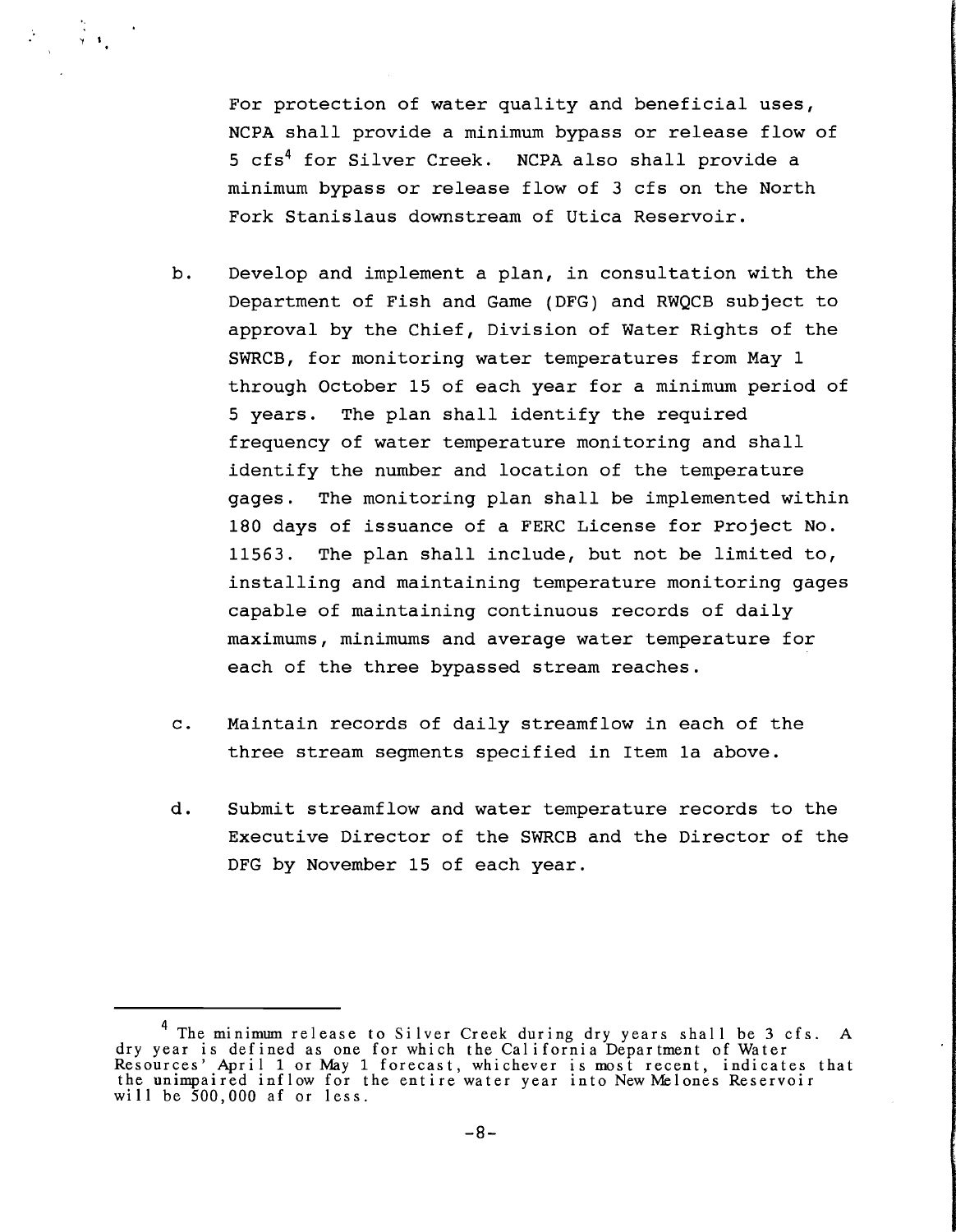2. In order to protect the beneficial use designations identified in the Basin Plan, operation of the project, including construction of any new project facilities, shall not add the following substances to surface waters:

 $\frac{1}{2}$ .

- a. Taste or odor-producing substances to impart undesirable tastes or odors to fish flesh or other edible products of aquatic origin or to cause nuisance or adversely affect beneficial uses;
- b. Perceptible floating material including, but not limited to, solids, liquids, foams or scums which could result in degradation of water quality;
- c. Suspended or settleable material in concentrations that cause a nuisance or adversely affect beneficial uses;
- d. Oil, greases, waxes or other materials in concentrations that result in a visible film or coating on the surface of the water or on objects in the water;
- e. Toxic pollutants, sediments, or biota in concentrations that adversely affect beneficial uses; that produce detrimental response in human, plant, animal, or aquatic life; or that bioaccumulate in aquatic resources at levels which are harmful to human health; and;
- f. Coliform organisms attributable to human wastes.
- 3. In order to maintain the recreational beneficial use, the permittee or licensee shall operate Lake Alpine, Utica and Union Reservoirs in compliance with the requirements of the U;S. Forest Service regarding maintenance of specified lake level elevations for recreational purposes.

 $-9-$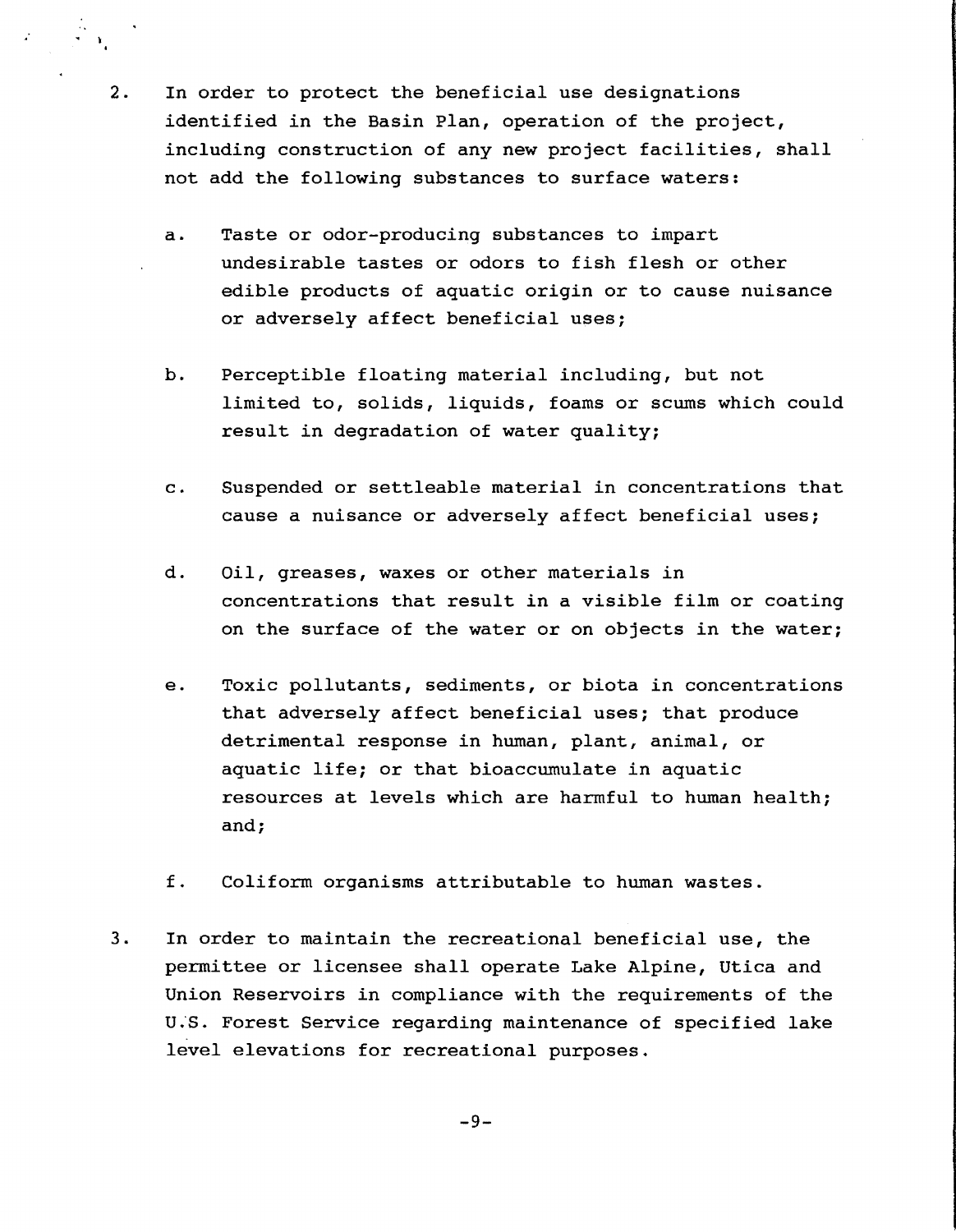- 4. If the permittee or licensee initiates any activities requiring installation of concrete or grout, no concrete that has not set, nor grout that has not set, shall be allowed to contact or enter surface water.
- 5. Only water used for power generation is authorized for discharge. Discharge of any other materials is prohibited.
- 6. This order certifies NCPA's compliance with section 401 of the Clean Water Act only for purposes of diversion and use of water for hydropower generation and compliance with applicable requirements to avoid adverse impacts on instream beneficial uses. If project operations are modified to divert water for irrigation, domestic use, or other non-hydropower uses, NCPA must first obtain a new certification for any changes in the FERC licensed project, and the appropriator of the water must obtain a valid water right under state law. This order is valid only for the purpose of certifying NCPA's compliance under section 401 of the Clean Water Act with respect to its obtaining a license under the Federal Power Act for hydropower operations as proposed in NCPA's application for certification, and cannot be used by FERC or any other federal agency as certification for any change in project operations.

*II II II II II* 

 $\mathbb{R}^3 \times \mathbb{R}^4$ 

*II* 

*II* 

*II*